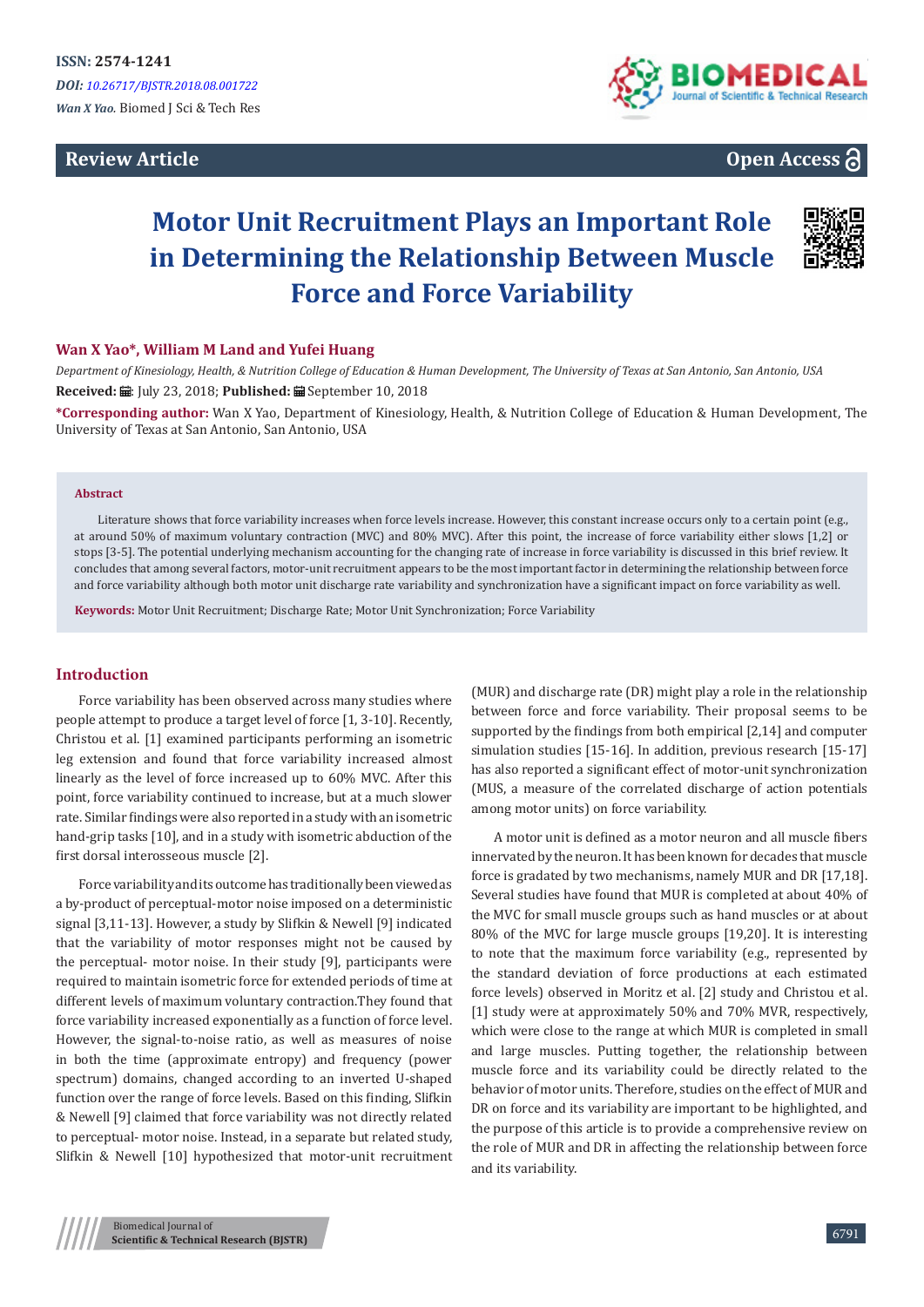#### **Motor-Unit Recruitment**

A computer simulation study by Yao [15] is one of the few studies that have focused on examining the role of MUC and DR in determining the relationship between muscle force and its variability. In the study [15], 10 levels of the maximum force (MVC) were simulated, ranging from 10 to 100% of MVC. There were two recruitment conditions, one condition (40%MUR) recruited all motor units at 40% of the MVC level, and the other (50%MUR) recruited all motor units at 50% of the MVC, this allowed the 40%MUR condition to have a greater number of motor units than the 50%MUR group before the level of the simulated force reached 50% of the MVC. Similar to the empirical findings of Moritz et al. [2], Yao's [15] simulation also found that force variability increased at a faster rate at low force levels (i.e., from 10 to 50% of MVC), whereas after this point (i.e., from 50 to 100% of MVC), the rate of increasing variability coinciding with increased force was greatly reduced (Figure 1A). It should be noted that 50% of MVC in the simulation was the point where the MUR completed in one of the two conditions. Although Moritz et al. [2] did not measure the whole motor unit pool and could not know exactly where the completion of MUR occurred in their study, the completion of MUR most likely happened around the point (i.e., approximately 50% of the MVC) where the increasing rate of the variability slowed down according to previous research [20]. The findings from the two studies [2,15] indicate that the initial fast rate of increase in force variability at low force levels (i.e., before 50% MOV) could be due to the increase of the number of motor units recruited.

#### **Discharge Rate**

However, it is premature to claim that MUR is more important than the DR in determining the relationship of force and its variability because both the number of MUR and DR change at lower force levels. The superiority of MUR in determining the relationship is revealed when comparing the results of the variability and force in the two simulated conditions (i.e., 40%MUR group and 50%MUR group). In the simulation study [15], the 40%MUR group showed consistently greater DR than the 50%MUR group (Figure 1B). However, the 40%MUR group had a greater force variability than the 50%MUR before, but not after, the completion of the MUR. Recall that the 40%MUR group had more motor units recruited than the 50%MUR group before the completion of MUR. This result indicates that MUR is a more important factor in determining the relationship between force and force variability. It should be noted, however, that this finding does not mean that DR has no impact on force variability. When coefficient of variation (CV) for discharge rate and force variability were measured and examined, previous studies [2,10] showed that CV for discharge rate plays a significant role in determining the CV for force. In addition, in a study of young and elderly force control [21], it was found that older adults had greater force fluctuations which are associated with greater relative power than young adults. They [21] attributed this difference in force control and relative power between the two groups to greater discharge rate variability of motor units in older adults. Previous studies [2,14,22] have consistently showed that older adults exhibit greater discharge rate variability compared with young adults

during a variety of motor tasks. In summary, DR also has significant effect on force fluctuations.



**Figure 1:** Simulated relationships between excitation level and mean discharge rate of all recruited motor units

(A), and excitation level and force variability for 40%MUR and 50%MUR

(B). The arrows represent the excitation levels where motor-unit recruitment was completed for 40%MUR (solid arrows) and 50%MUR (dashed arrows) [15].

#### **Synchronization**

Early studies have observed that weight lifters have a greater MUS index than skill- trained individual [23,24], and strength training resulted in increases of both muscle force and MUS [23]. These findings are interpreted as strong evidence to suggest that MUS is a contributing factor for the training-induced increase of muscle force. However, a recent computer simulation study [16] along with other experimental studies [25,26] suggest that motor unit synchronization does not play a role in maximal muscle force. Instead, MUS is reported to have a significant effect on force fluctuations [15-17,26]. To this extent, a study [16] with simulated isometric contractions of a hand muscle found that force variability increased when MUS index increased. It is interesting to note that, in a separate but related simulation study [15], it was found that different levels of MUS between two simulated groups at high force levels (i.e., from 50% to 100% of MVC) did not result in differences in force variability between the two groups. Based on the findings from the two studies [15,16], it is assumed that MUS has an effect on force variability, but its effect is not as significant as the effect of MUR.

## **Conclusion**

Previous empirical studies [1-10] have consistently shown that force variability increases along with increasing levels of force.